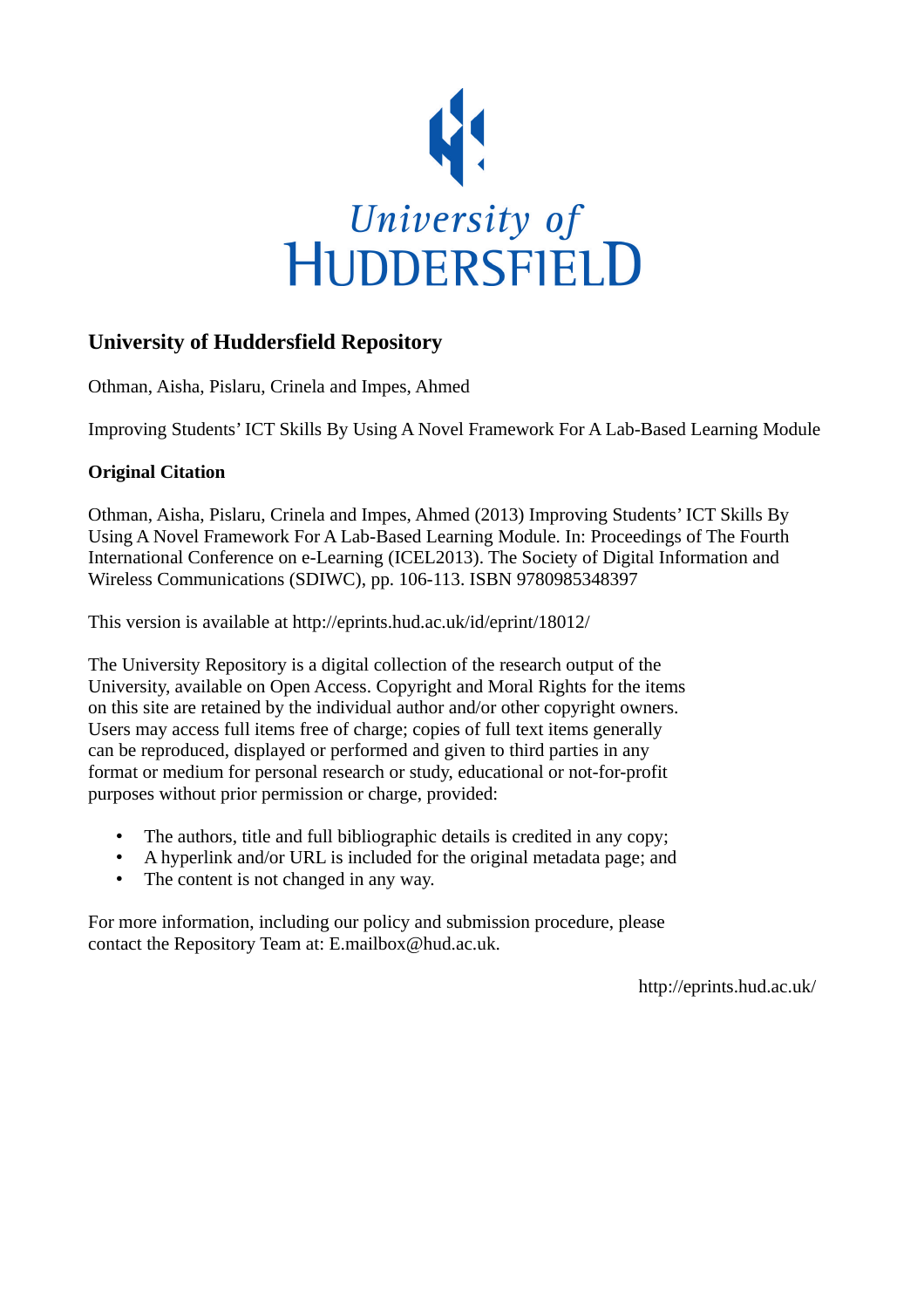## **IMPROVING STUDENTS' ICT SKILLS BY USING A NOVEL FRAMEWORK FOR A LAB-BASED LEARNING MODULE**

Aisha Othman, Crinela Pislaru, Ahmed Impes University of Huddersfield, School of Computing & Engineering, Huddersfield HD1 3DH, UK Email [u1050030@hud.ac.uk](mailto:u1050030@hud.ac.uk)

### **ABSTRACT**

This paper describes the design of a novel pedagogical framework for a computer programming module. Generally the school-based learning (SBL) and laboratory-based learning (LBL) activities are delivered via a blended learning approach. The novel framework includes an e-learning package which enables the development and improvement of students' ICT skills, digital age literacy, inventive and higher-order thinking before they attend the practical lab sessions. The proposed pedagogical approach will enable the current generation of students to be better prepared for a workplace where computers, the Internet and related technologies, are becoming more and more ubiquitous.

#### **KEYWORDS**

blended learning; ICT skills; laboratory based learning; virtual learning environment; digital literacy.

### **1. INTRODUCTION**

In the early 1990s, the Omar Al-Mukhtar University established their Department of Computer Learning to provide BSc degrees in Software Engineering and Computer Science [1]. The course material has traditionally been delivered through lectures (also known as school-based learning, or SBL) and reinforced in the lab sessions (laboratory-based learning, or LBL). The SBL is based on a lecturer-centered approach in which experienced lecturers provide theoretical knowledge and information via traditional materials (e.g., a blackboard and chalk), and the students receive printed lecture notes and read textbooks. The students later attend lab sessions utilizing a student-centered approach in which they receive hands-on training in the techniques presented in the lectures. Recently, the academic staff within the department has observed that students display a lack of practical experience and understanding of

theoretical subjects that are essential to the success of lab sessions. Internal review reports show issues related to the learning processes and traditional teaching methods, limited access to IT, a lack of development processes, poor curriculum review, and a limited link between the practical tasks and course material.

Due to large class sizes, especially at the undergraduate level, many Libyan universities face significant challenges in adequately assessing student learning and providing feedback to students. Additionally, there are shortages of adequate teaching facilities and science educators. Some universities have opted to increase the number of faculty members, or to alleviate some of the strain by increasing the number of students who use one computer, but the majority of students still display a lack of practical experience and understanding of theoretical subjects during the computer lab sessions. This paper describes the employment of a blended learning approach to improve students' ICT skills (including their usage of multimedia resources such as simulations, animations, and videos) by incorporating a new e-learning package in a computer science course. There are considered several research questions:

(1) What are the best ways to design and develop an interactive e-learning package which supports the SBL and LBL activities?

(2) What should be included in the content of the module to support the increase the use of ICT?

3) What ICT techniques and tools should be used?

### **2. ABOUT THE BLENDED LEARNING APPROACH**

Blended learning combines different approaches to education (such as traditional learning, elearning, self-learning) in a mixture of traditional and virtual classroom environments. This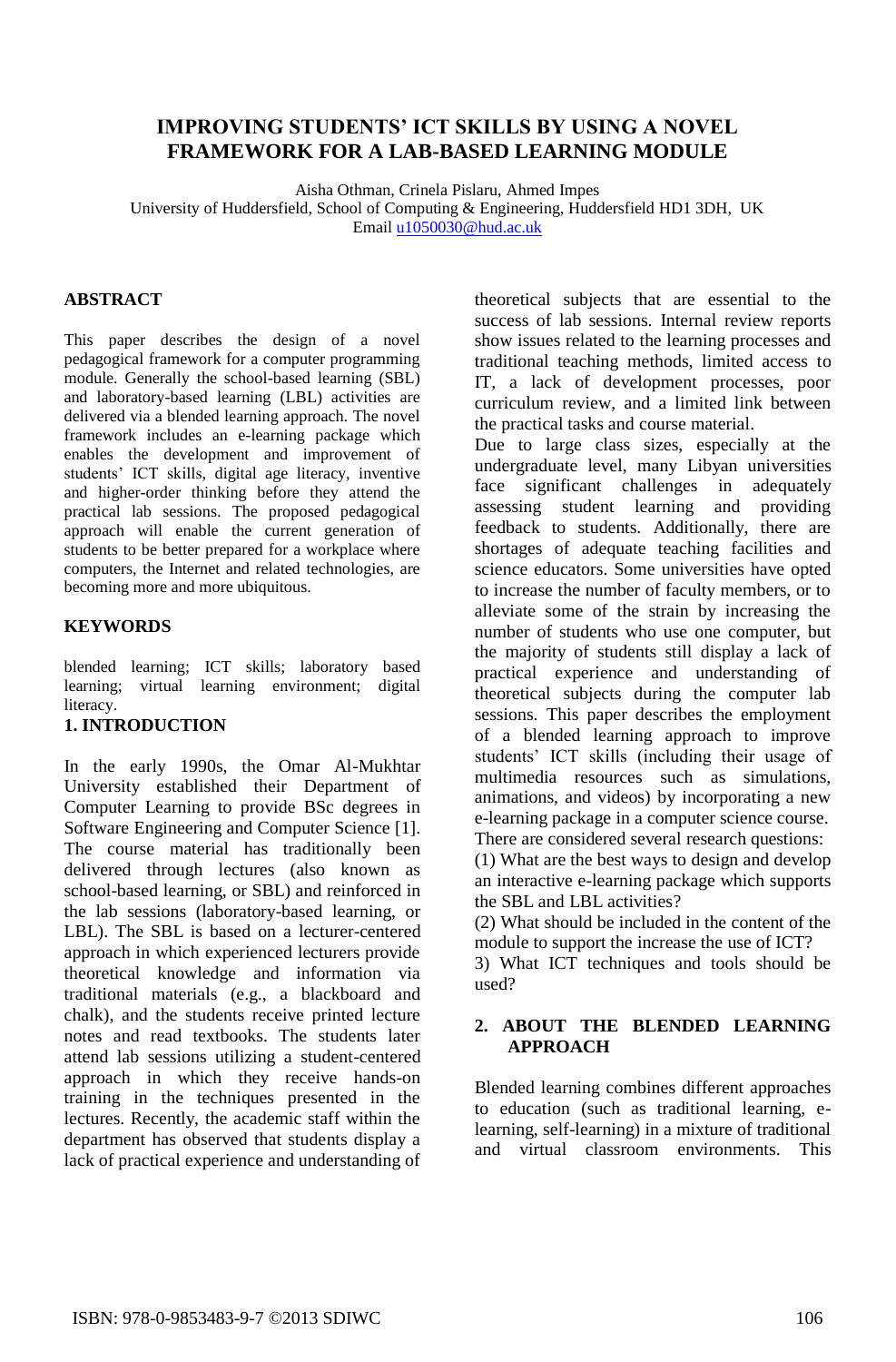approach [2] employs technological innovations in the merger between course objectives, content, resources and learning activities, and methods of information delivery. Wagner [3] describes it as an integrated system designed to help the learner through each stage of learning, based on the integration of traditional education and e-learning in its various forms within the classroom. This builds on the idea of combining traditional face-to-face methods with e-learning. Moore [4] underlines that blended learning can be defined as a method of education designed to help the learner achieve targeted learning outcomes through the integration of traditional forms of education and e-learning, inside and outside the classroom.

There are many factors that contribute to the success of blended learning:

- Communication and guidance lecturer to instruct the students when the learning time and explain the steps to be followed in order to learn and programs used by the student for the collection.
- Collaborative work on a team built-in education must convince everyone because this type of education requires the interaction of all the participants. They must work as a team in order to identify the individual roles.
- Encourage dazzling creative work actively encourage students to be independent and be part of learning cantered groups. One can learn by reading printed or on-line materials while communicating with other people in various countries through Internet or video conferencing. Also the multimedia classroom interactions have the potential to encourage creativity and largesse.
- Flexible choices the students can access information and answer questions regardless of time and place. So the educational processes should include many choices and flexibility at the same time so all beneficiaries can fulfil their needs.
- Opportunities for interaction  $-$  the students should be clear about the available choices. Also a fast method for connection should be offered all the time so the learners and lecturers can exchange information in all circumstances. The students should be

encouraged to network so they can share experiences and ideas about solving problems.

# **3. ICT IMPACT IN HIGHER EDUCATION**

The demand for ICT is increasing daily in all educational systems around the world. In their 1998 report on international education, UNESCO noted the important and growing role played by educational technology in the development of teaching methods [6], and specified the following guidelines:

- I. Lecturers and students must be provided access digital tools and technology, including the Internet, for use in schools.
- II. These tools and technologies must be highquality and culturally relevant.
- III. Lecturers must provide students with the necessary knowledge and skills to use the tools and digital resources in order achieve high academic standards.
- IV. ICT is one of the key factors in the formation of the new global economy, and rapid changes in technology have changed our methods of communicating and conducting business. New technologies have brought significant shifts in agriculture, medicine, management, engineering, and other fields, and have the potential to change the nature of education in terms of place, style, and the roles played by students and lecturers.

### **4. PROPOSED PEDAGOGICAL FRAMEWORK FOR ICT MODULE**

The pedagogical design should link together the course contents, learning environments, teaching and learning styles, assessment methods, learning outcomes, learning processes, and learning activities [7]. The design of the proposed pedagogical framework considers these aspects (see Figure 1).

# **Step 1 - Pre-analysis**

In order to make sure that blended learning can be utilized, a set of analyses and observation must first be carried out. These analyses should contain three elements:

*(1) Analysis of student characteristics, learning styles and preferences, and an assessment of learners*. It is important to identify learner characteristics, and to assess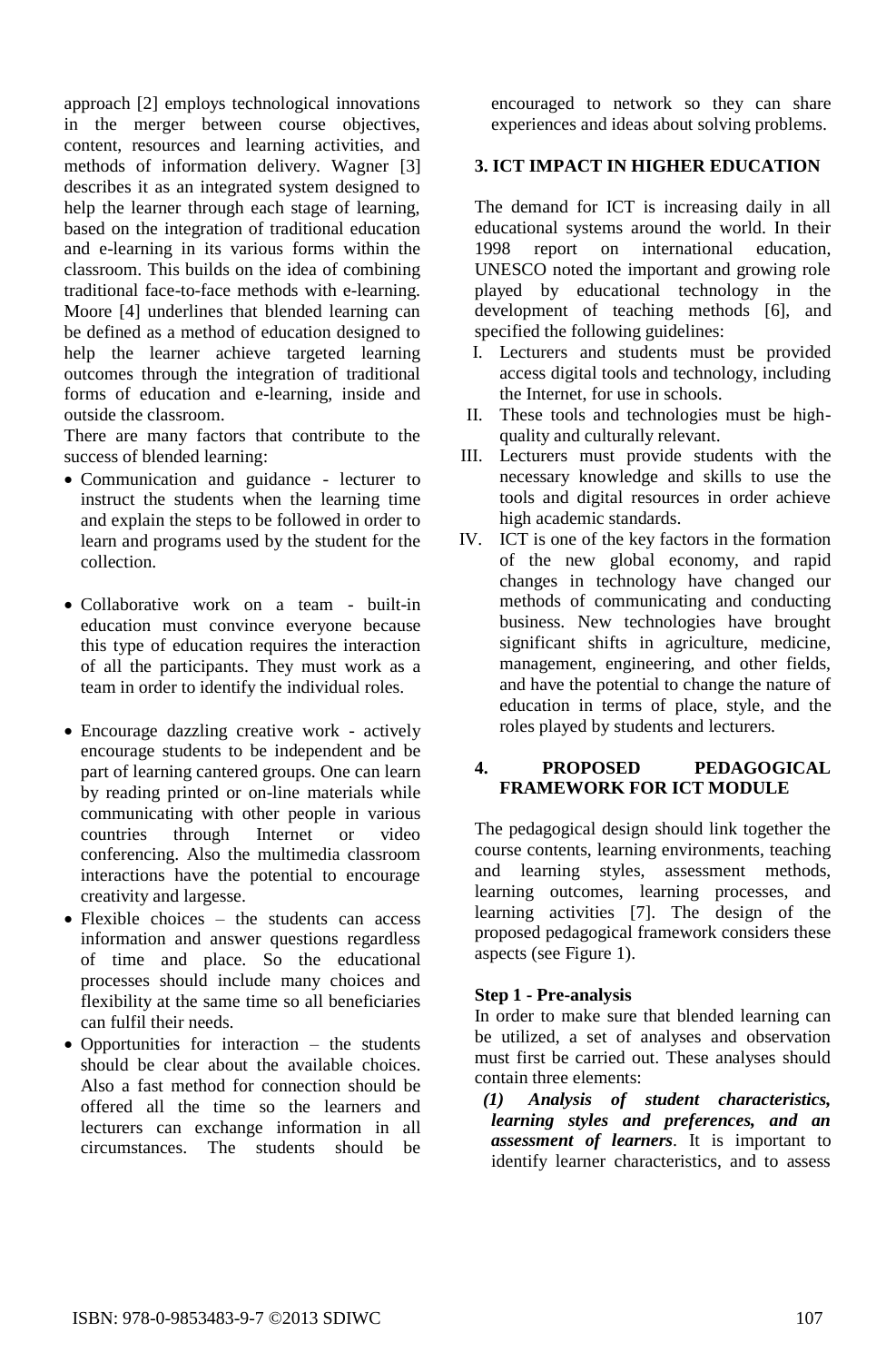the extent of their readiness to learn the material. A diagnostic test should be conducted to determine students' range of mastery of the subject matter, and to identify any obstacles to learning. Once a lecturer knows how students approach learning, the lecturer can offer more support and encouragement by building a blended learning environment to meet students' learning needs [8]. Table 1 shows details about considering a new dimension for affective skills. The proposed pedagogical framework will be

applied for a computer programming course which is generally attended by students who are between 22 and 24 years old. Most students lack practical experience and understanding of theoretical subjects that are essential to the success of lab sessions. Students have studied an introductory module during their third year of study. So they should have a clear understanding of the Higher Education demands, familiar with the classroom technology, and have the basic skills in using those tools and technology.

| Language needs                                                                                                                                                                                                                                                                                                                                                                                                                                                                                                                                                                                    | Meeting soctial needs                                                                                                                                                                                                                                                                                                                           | Meeting emotional needs                                                                                                                                                                                                                                                                                                                                                                                                                                                                                                                | Meeting learning needs                                                                                                                                                                                                                                                                                                                                                                                                                                                                                                                                                                                         |
|---------------------------------------------------------------------------------------------------------------------------------------------------------------------------------------------------------------------------------------------------------------------------------------------------------------------------------------------------------------------------------------------------------------------------------------------------------------------------------------------------------------------------------------------------------------------------------------------------|-------------------------------------------------------------------------------------------------------------------------------------------------------------------------------------------------------------------------------------------------------------------------------------------------------------------------------------------------|----------------------------------------------------------------------------------------------------------------------------------------------------------------------------------------------------------------------------------------------------------------------------------------------------------------------------------------------------------------------------------------------------------------------------------------------------------------------------------------------------------------------------------------|----------------------------------------------------------------------------------------------------------------------------------------------------------------------------------------------------------------------------------------------------------------------------------------------------------------------------------------------------------------------------------------------------------------------------------------------------------------------------------------------------------------------------------------------------------------------------------------------------------------|
| • Learners need to develop a<br>'language of learning' and<br>move into a 'language of<br>thinking' using sensory cues<br>(video, movie picture) objects,<br>pictures, symbols, signs<br>and/or words as appropriate to<br>their developmental level<br>• Language can be 'strong' with<br>appropriate support through<br>objects, pictures and symbols<br>helping learners to develop<br>'Libyan students 'and support<br>a move towards more<br>conventional communication.<br>• Online quiz can be used to<br>develop a positive SBL<br>environment and encourage<br>more independent thinking | • Meeting social needs -<br>providing a SBL<br>environment where.<br>learners feel they belong.<br>feel accepted and<br>supported and have<br>opportunities to work<br>with others. Teachers<br>can model effort and<br>perseverance through<br>their own approaches in<br>the classroom, including<br>ways of giving and<br>accepting feedback | • Meeting emotional needs<br>- ensuring learners feel<br>safe, secure and able to<br>explore and make<br>mistakes from a 'safe'<br>position will help them<br>gradually become less<br>dependent on structure.<br>Learners need to be<br>trusted with<br>opportunities to care for<br>others, have fun and<br>develop respect for self<br>and peers and a pride in<br>what they do. Teachers<br>can move learners from<br>compliance to greater<br>independence.<br>encouraging exploration<br>and willingness to try out<br>new ideas | • Meeting learning needs-<br>providing experiences<br>which are relevant and<br>connect to earlier<br>learning to help learners<br>make sense of the whole<br>learning process and<br>increase their<br>independence. Develop<br>the skills of student and<br>teachers at the Faculty of<br>Science specialization<br>"computing" on the<br>design and production of<br>electronic lessons in the<br>field of computer<br>science.- Development<br>of positive trends in<br>students majoring<br>teachers "computing<br>learning" about the use<br>of e-learning programs in<br>teaching computing<br>learning |

**Table 1.** The new dimension for affective skills related to ICT course

*(2) Needs analysis***.** Based on Bloom's Taxonomy and Kolb' model for the learning cycle, an analysis must be undertaken to determine and develop appropriate teaching and learning styles for the LBL module [9]. This analysis may consist of tests, questionnaires, discussions, or the examination of previous school records and documents. This analysis will provide the lecturer with an initial idea about various learners' needs. So one can decide how to utilize educational multimedia in order to advance the overall cognitive and emotional growth of the learners by taking into account any shortages in technology.

There are some examples of students' future skills which should be developed in accordance with Bloom's Taxonomy:

Remembering- Computer science students will be able to define the C programming theory and practical uses; they should know the process and activities for exercises; and they should recall basic elements of C programming learned in the SBL (e.g., they should be recall and understand the term "global variable," and they should be able to list 6 reserved words in C programming).

Understanding - Students should be able to understand, explain, and describe the programming process. Students should be able to understand the issues (e.g. they should be able to describe idea of "software crisis," and they should able to find the value of X after running the C programming).

Applying - Students should be able to apply appropriate fundamental principles for various activities and collect data for programming. They should be able to use plans, test plans, project plans and flow charts for software programs (e.g., they should be able to write a For Loop that can produce a desired result, and they should be able to write IF statement to display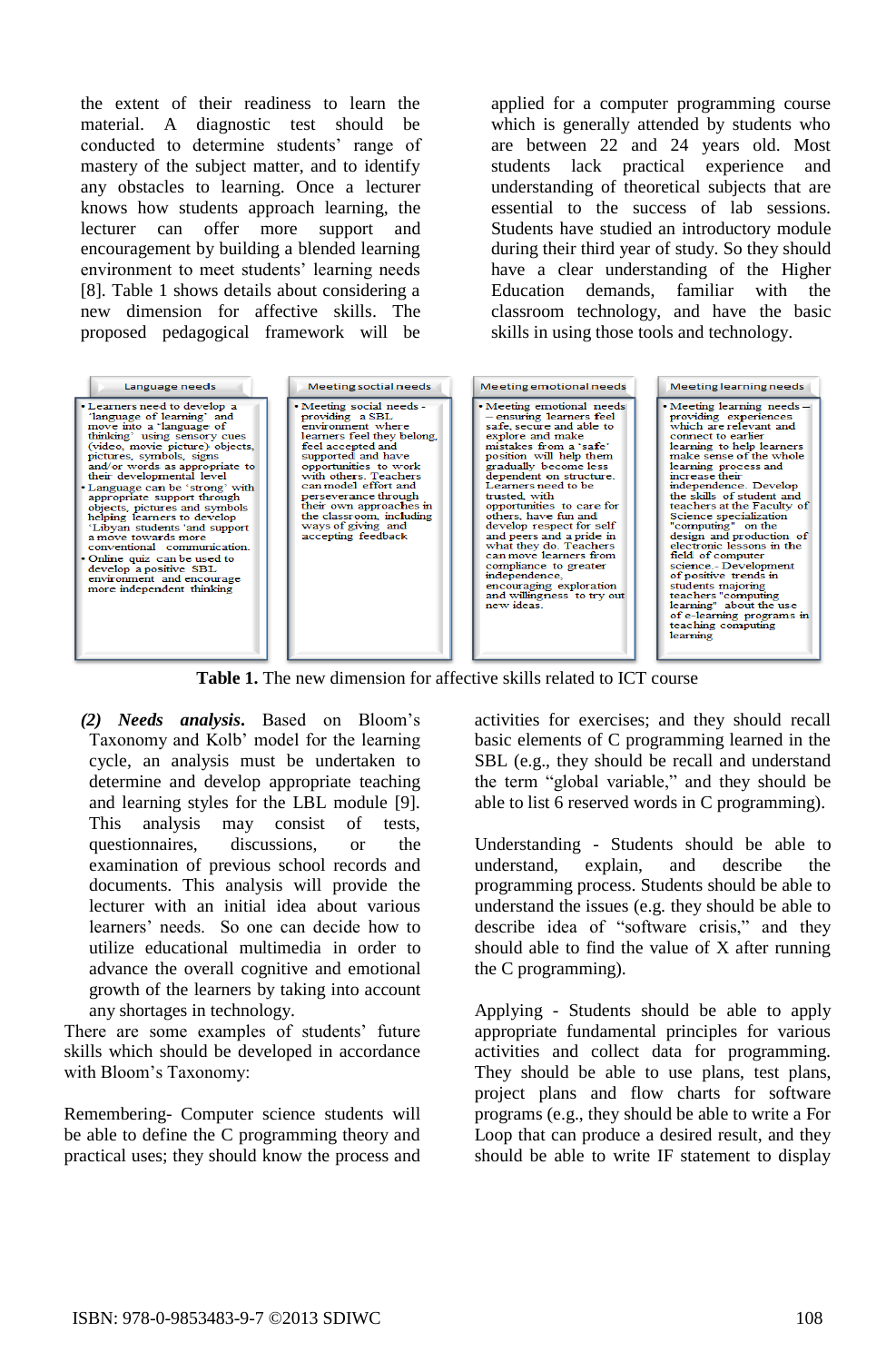the average of some numbers).

Analysis - Students should be able to solve problems using the basic commands of C programming, and should know how to use tools to solve command problems.

Synthesis - Students should be able to build a program to solve a specific problem, to implement the activities leading to several programming languages, including codes, designs, requirements, and documentation.

Evaluation: They should be capable of evaluating C programming language work for conformity to standards. They should know suitable quantitative and qualitative measures of application, and should be talented enough to practice those measures in the evaluation of software.

*(3) Analysis of the blended learning environment.* It is necessary to define the features of the environment. The goal of this framework is to determine the level of proficiency of learners and to clarify the learning tasks [10].

### **Step 2 - Design of Resources and Activities**

The blended learning design differs from normal instructional design, which focuses specifically on resources and activities that can be used within the SBL context. The process of identifying the main tasks students must perform in order to successfully function can be implemented as required. For example, the students can use multimedia to facilitate group discussion by using digital tools in an e-learning package. The digital tools can incorporate sound, moving pictures, and animation, which can prompt students to take a more active role in learning by allowing them to view practices in up close in action, and to engage with a keyboard or mouse to navigate interactive materials, simulation, and images. Multimedia allows quick and effective information transfer to all students engaged in SBL.

In our case, we will blend video, audio, text, simulations, images and multimedia into the elearning package that will be available to students. The lecturer will choose suitable methods to deliver the necessary information, such as moving pictures or animation. This will help to engage the learners with the subject matter. For example the lecturer may organize the students into groups. One group may draw a flow chart for an exercise of C programming, and will present the idea to the other groups. A second group may take part in a simulation activity of C programming and discuss how to use the program step by step (perhaps using an online tutorial). Other students might work individually, using the Internet and various multimedia to carry out the editing and organization of the elements of code and writing scripts.

As appropriate, the lecturer and students will use a combination of the following materials:

- Flip-chart: A group of students may utilize a flip-chart to present their ideas and explain the use of basic commands for running programming.
- Computer: Individual students will use online tutorials and videos for solving problems.
- Handouts: The lecturer will give to students handouts to help them focus more on their research for specific functions and commands.

Multimedia: Students will use multimedia tools on the e-learning package to discuss the issues and ideas as a group. The digital tools will allow the incorporation of sound into lessons, moving pictures, and animation, which gives students a more active role in the learning environment. They can watch practices in action, see small things up close, and use the keyboard or mouse to navigate interactive materials, simulations, and images. The use of multimedia helps to transfer information effectively and quickly to all students, and can keep students interested. The lecturer can blend video, audio, text, simulations, images and multimedia into a single online environment via a Moodle application available to students from school or home.It is more important to review and inspect each material before providing it to students; this stage can be used to pilot-test the lesson materials

- Review the materials. Learners will be aware that the lecturer needs to gather the tests, worksheets, and handouts distributed during the SBL.
- Prepare the materials. The lecturer will show students a visual display of the basic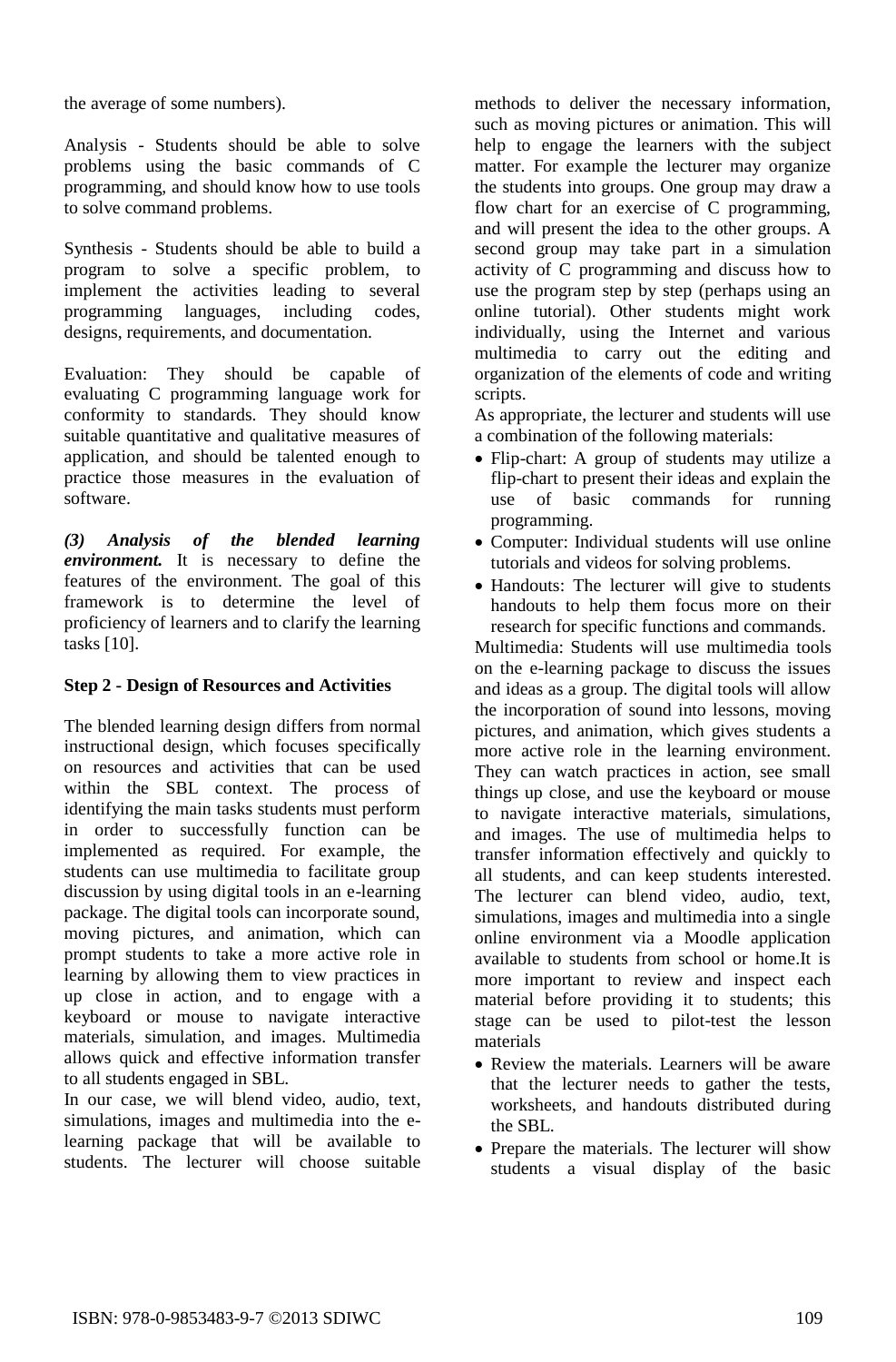commands of the C programming by online tutorial or chart, and students can write notes during the explanation.

• Prepare the environment. The lesson will be in two different places: in the classroom and in a lab.

The classroom setting (SBL) is arranged to encourage student participation. The tables are arranged for easy interaction in small group work. A Smart Board is connected to a computer and projected on a wall where all students can easily see it.

The laboratory based learning (LBL) provides students with access to computers that are connected to the Internet and on which are installed C programming and other required programs. Students can use the computer as a means to design research programs, print reports and activities, and can use the lab during leisure hours to gain additional practice. The computers can also facilitate team training and workshops in computer lab. Students receive practical experience learn teamwork with a set of software programs, they gain experience designing, implementing and testing programmable hardware and software which can use to do practical work, research, or homework.

### **Step 3 – Development of e-learning package**

The e-learning package (which will support SBL and LBL activities) will include:

 Media unit (MU) will contain multimedia elements without further sections. The element of the media can be simulation, video, text, animation or audio sequences. This is the process of actually composing an LBL module and preparing and producing educational pieces and outputs (such as texts, audio recordings, video clips, still images, computer software, etc). This phase often begins with a prototype (a preliminary version of the product) in which the developer and programmer presents a storyboard for each screen that includes any links. This prototype allows for checking design specifications and

may be modified once it is presented to a sample audience. Based on the resource and activities, the blended learning approach will be created so the learning activities will meet the requirements of all computer science students, regardless of their limitations on internet access. Consequently, a dual delivery status (ie CD-ROM based and e-Learning package) could be considered. While the elearning package can be used to interact simultaneously asynchronous and synchronous, the CD will include self-learning materials multimedia.

 Learning unit (LU) is a composition of objects (learning elements and media elements) which contain slides for lectures, documents or questions for a test which include the components graphics, text, and user interactivity. Multimedia components will be on CD only in order to help the students understand the step-by-step lesson without the risk of a slow Internet connection, and to provide self-learning materials through PowerPoint slides and e-tutorials.

The feedback with self-evaluation will be included in the e-learning package and CD. This will consist of self-evaluation and continuous assessment for all lectures in the form of performing practical tasks, multiplechoice questions, quizzes, and questionnaires. Also an interactive learning forum will be provided so the students and lecturers can communicate through emails, blogs, wikis, and discussion board.

Blending technology with traditional education in an integrated manner will enable the students' active participation to the teaching and learning activities through co-operative and experiential learning. For example if the students have read a CD with relevant material before coming to the lecture then they have developed an initial perception of the lesson. So they will be able ask more questions and to become involved in the process of their own learning by doing the thinking and drawing the conclusions from their own thinking and experiences.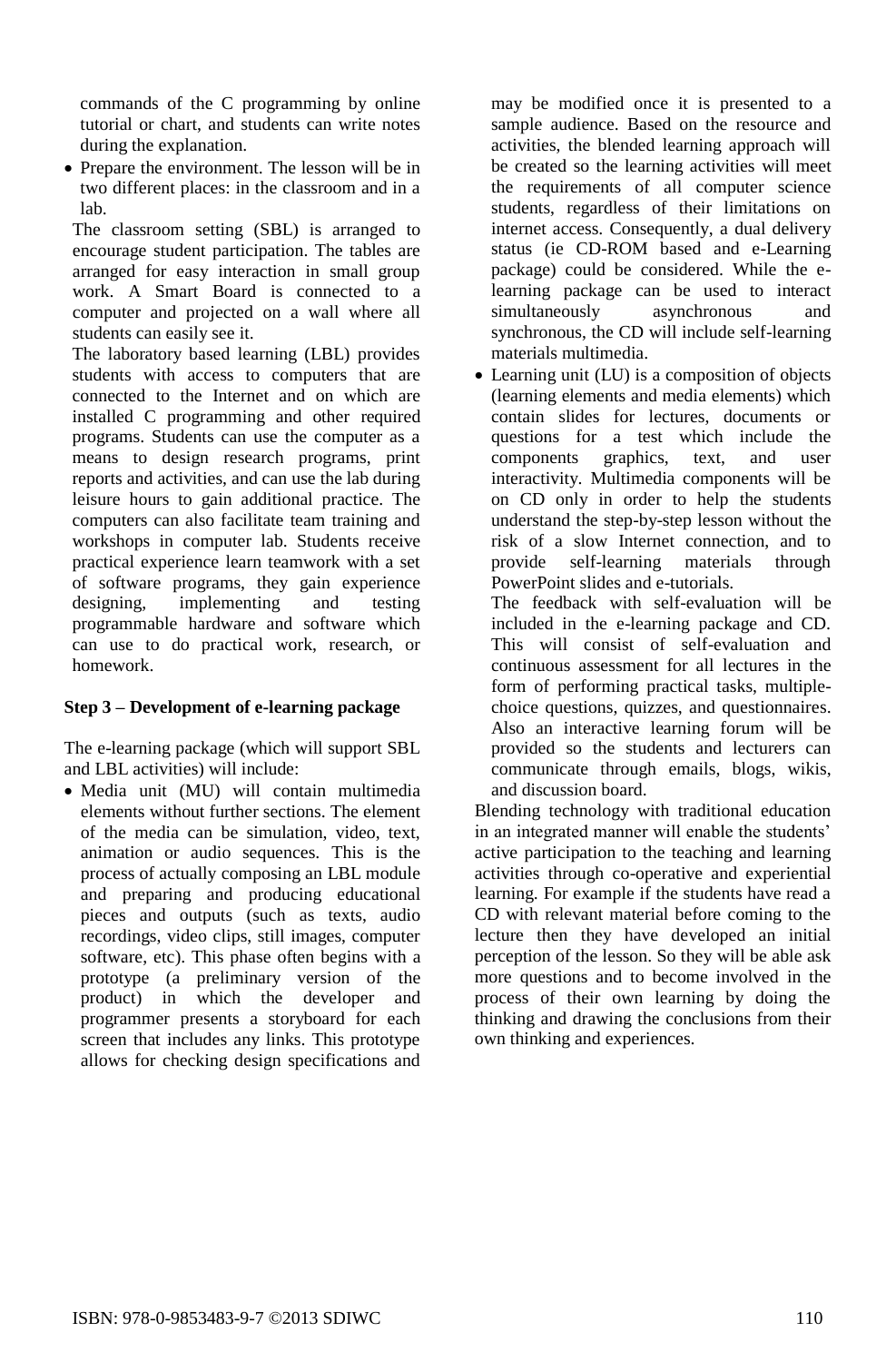

**Figure 1.** The pedagogical framework of the blended learning approach

# **Step 4 – Implementation of e-learning package**

The computing science courses are more than theoretical courses because the lecturer should provide explanations about how to write programmes. Bath and Bourke [10] underline that "it is important to have course aims and learning objectives set before considering blended learning opportunities for your course".

So the students will attend the lecture presented by an experienced lecturer where the theoretical concepts will be introduced.

Then they will have to access the new e-learning package which will contain the lecture notes and supplementary material and exercises which will enable the development of students' skills which will be relevant to the practical lab sessions. So resources and time will be offered to the learners in order to acquire the knowledge and skills required to use certain technology before they will actually use it.

The students will attend the practical lab session and their answers will be stored in e-wallets that can be accessed by different lecturers, demonstrators, and students themselves. These records offer evidence that students achieved their work in a good way or not by providing the best skills and competencies.

### **Step 5 – Evaluation of e-learning package**

 Expert evaluation - the e-learning package will be initially reviewed by the original designer and other design experts regarding the following aspects: content, interface design, technical functionality, timing, and interaction. The prototype will be improved in accordance with the experts' comments.

• User evaluation – the improved prototype will be tested on a small number of individual students in the first instance. They have to complete a questionnaire and adjustments may be made before the e-learning package will be field-tested again on a larger group.

### **5. PROCESS MODEL OF A BLENDED LBL MODULE**

Figure 2 shows the process model which can be divided into four units:

• SBL unit – when theoretical and face-to-face learning occur, tasks are set forth for students to complete either individually or in groups. Students can communicate interactively with the lecturer which can use a Virtual Learning Environment (VLE) to show the educational materials and guidelines with interactive components (such as white board animations, case studies, exercises, or videos).

 E-learning package (LBL module) - consisting of review questions and lessons with interactive elements embedded in Flash animation or Java applets. This package could act as a supplement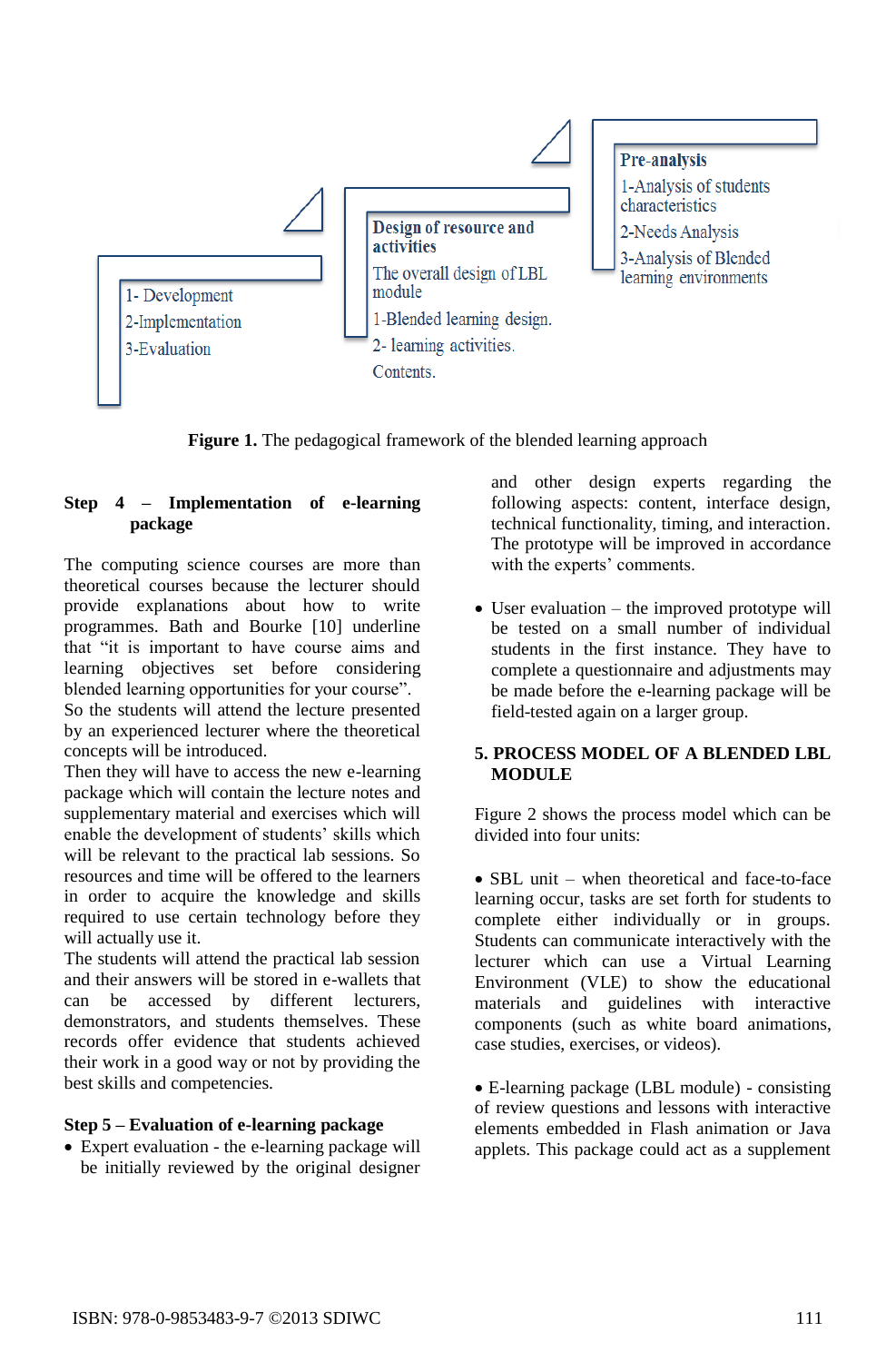the SBL lessons or as part of an entirely separate online learning environment. Also, students can keep a record communication and review via chat or e-mail using the sound system, writing, a whiteboard, and electronic equivalent of the traditional blackboard. Access is granted to the board if the students need to write questions or answers. This is very important particularly to the server-based applications to ensure that each participant can show interactive elements to everyone. The key reason of introducing this elearning package is to offer personalised learning to the learners who will be capable to experience the ambience and ethos of the laboratory before joining the LBL activities in computer labs.

• Formal LBL session – when students have to develop computer programs, go past the review stage for lectures and use new instructional material. Students will be provided with several options and opportunities for reflection, discussion, and problem-solving.

• Review and assessment of the learning outcomes - through exams or online test. The authors seek to increase the use of digital tools in computer programming courses, to help students organize information and visualize and understand the internal relations between the components of the scientific content. This can be achieved through blended learning approach where in students are divided into small electronic discussion groups to achieve common educational goals. As the digital tools and multimedia promote individualized instruction, these can be employed to give students experience in a subjective manner on their own, with the lecturer designing lessons centered on the student's individual characteristics using programmed learning (such as modeling, simulation and role-playing games in extracurricular educational activities).



**Figure 2.** Process model of the blended LBL module

The students will be able to access training material through e-learning package which can be accessed anywhere and anytime. So the information transfer will occur via the traditional SBL methods, while the e-learning package will give students access to work collection, coursework presentations, e-materials. So the novel pedagogical framework for a computer programming module will help lecturers to teach computer programming in an interactive way. It will make the learning experience more interesting and effective to students studying computer science and programming because the e-learning will present the concepts and problems in a visual form, so the learners can see the actual stages used to solve the problem.

Naps et al [11] mention other benefits of the blended learning approach as a medium for